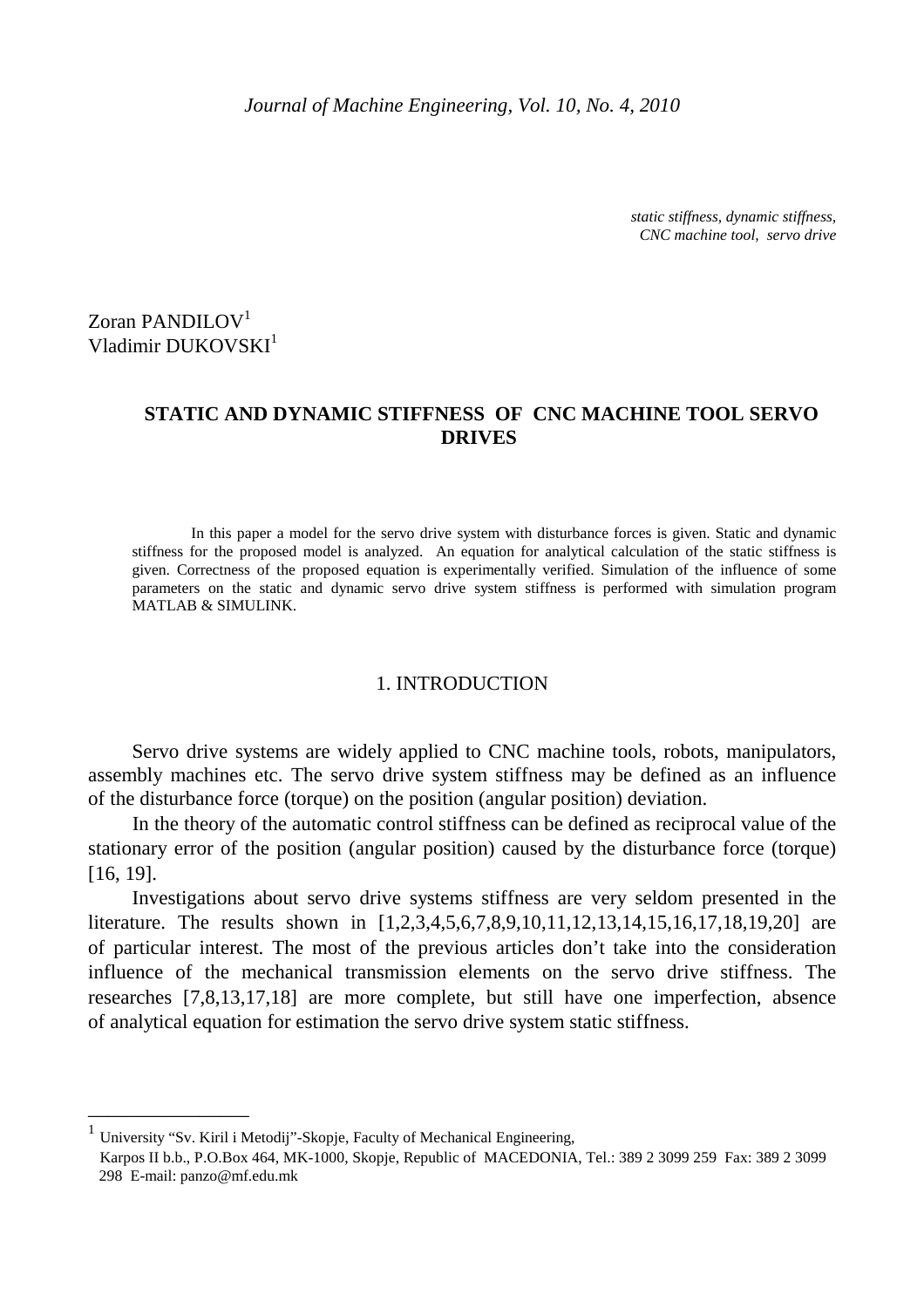#### 2. A MODEL OF THE SERVO DRIVE SYSTEM WITH DISTURBANCE FORCES

Fig. 1 and Fig. 2 show an original model of the servo drive system with disturbance forces.



Fig. 1. Model of the servo drive system with disturbance forces



Fig. 2. The model from figure 1 after arranging

All the relevant parameters in Fig. 1 are given bellow: Kv-position loop gain 1/s, T-sampling period s, s-Laplace operator, kg-coefficient of transformation of rotation in translation m/rad, D-damping of the electrical parts, ω-nominal angular frequency of the electrical parts 1/s, kvk-total stiffness of the mechanical transmission elements N/m, F-disturbance force N, kf-disturbance force gain 1/s, kb-gain of the mechanical transmission damping m/Ns, m-mass of the mechanical transmission elements kg, b-damping quotient of the mechanical transmission elements Ns/m, ki-integrator gain s, Xi-input position, Xo-output position.

Factors kf, kb and ki are always 1. They are taken into the consideration, only to have dimensional correctness of the models, given on Fig. 1 and Fig. 2.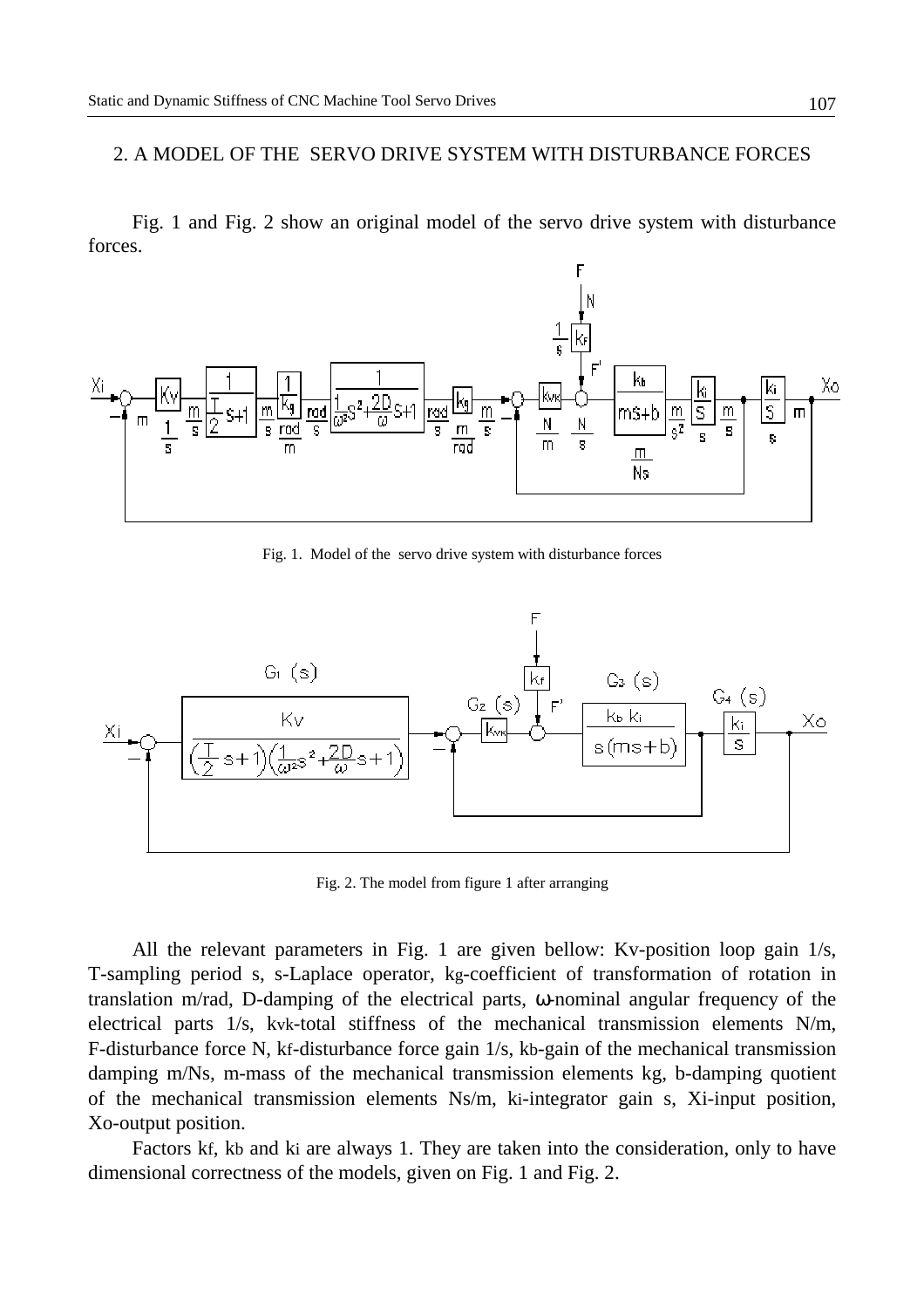Transfer function between output position and disturbance force is given with equation (1).

$$
\frac{Xo(s)}{F(s)} = \frac{k_f.G_3(s) \cdot G_4(s)}{1 + G_2(s) \cdot G_3(s) + G_1(s) \cdot G_2(s) \cdot G_3(s) \cdot G_4(s)}
$$
(1)

With substituting the transfer functions G1(s), G2(s), G3(s) and G4(s) from fig.2 in equation (1) we obtain

$$
\frac{Xo(s)}{F(s)} = \frac{b_3s^3 + b_2s^2 + b_1s + b_0}{a_6s^6 + a_5s^5 + a_4s^4 + a_3s^3 + a_2s^2 + a_1s + a_0}
$$
(2)

Coefficients in the equation (2) are:

$$
b_3 = k_f k_b k_i^2 \frac{T}{2\omega^2}, b_2 = k_f k_b k_i^2 \left(\frac{1}{\omega^2} + \frac{DT}{\omega}\right), b_1 = k_f k_b k_i^2 \left(\frac{2D}{\omega} + \frac{T}{2}\right), a_6 = m \frac{T}{2\omega^2},
$$
  
\n
$$
a_5 = \left[m\left(\frac{1}{\omega^2} + \frac{DT}{\omega}\right) + b\frac{T}{2\omega^2}\right], a_4 = \left[m\left(\frac{2D}{\omega} + \frac{T}{2}\right) + b\left(\frac{1}{\omega^2} + \frac{DT}{\omega}\right) + k_{vk} k_b k_i \frac{T}{2\omega^2}\right],
$$
  
\n
$$
a_3 = \left[m + b\left(\frac{2D}{\omega} + \frac{T}{2}\right) + k_{vk} k_b k_i \left(\frac{1}{\omega^2} + \frac{DT}{\omega}\right)\right], a_2 = \left[b + k_{vk} k_b k_i \left(\frac{2D}{\omega} + \frac{T}{2}\right)\right],
$$
  
\n
$$
a_1 = k_{vk} k_b k_i \text{ and } a_0 = Kv \cdot k_{vk} k_b k_i^2.
$$

### 3. STATIC AND DYNAMIC STIFFNESS OF THE SERVO DRIVE SYSTEM

One of the most important requirements with regard to servo drive system concerns its sensitivity to load disturbances.

The qualitative measure of this sensitivity is the servo drive system stiffness.

 Dynamic servo drive system stiffness can be defined as a measure of influence of disturbance force F (torque T) on the output position Xo (angular position θo) deviation in the transient period.

$$
Sd(s) = \frac{F(s)}{Xo(s)} = \frac{T(s)}{\theta o(s)}
$$
(3)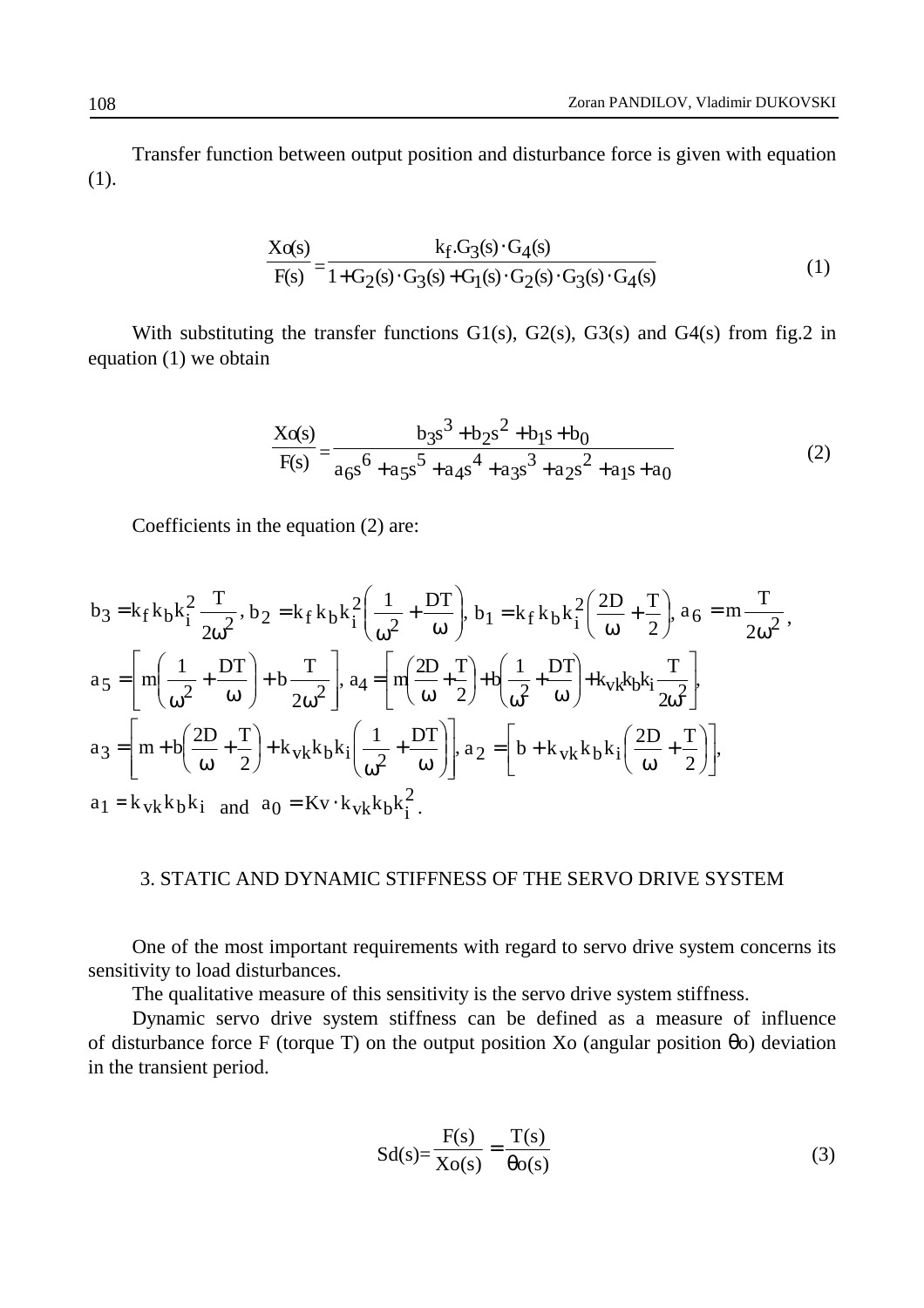For the model from Fig. 1 and Fig. 2 the equation for dynamic stiffness for servo drive systems become:

$$
Sd(s) = \frac{a_6s^6 + a_5s^5 + a_4s^4 + a_3s^3 + a_2s^2 + a_1s + a_0}{b_3s^3 + b_2s^2 + b_1s + b_0}
$$
\n<sup>(4)</sup>

where the coefficients  $a_6$ ,  $a_5$ ,  $a_4$ ,  $a_3$ ,  $a_2$ ,  $a_1$ ,  $a_0$ ,  $b_3$ ,  $b_2$ ,  $b_1$  and  $b_0$  are equal to the coefficients in the equation (2).

The static stiffness Sst of the servo drive system in [11,12,15,16,19] is defined as:

$$
Sst = \lim_{s \to 0} Sd(s) \tag{5}
$$

 The static stiffness of the servo drive system model on Fig. 1 and Fig. 2 can be defined as:

$$
Sst = \lim_{s \to 0} \frac{a_6 s^6 + a_5 s^5 + a_4 s^4 + a_3 s^3 + a_2 s^2 + a_1 s + a_0}{b_3 s^3 + b_2 s^2 + b_1 s + b_0} = \frac{a_0}{b_0}
$$
(6)

With substitution  $a_0 = Kv \cdot k_{vk} k_b k_i^2$  and  $b_0 = k_f k_b k_i^2$  in equation (6) we obtain

$$
Sst = \frac{Kv \cdot k_{vk}k_b k_i^2}{k_f k_b k_i^2} = \frac{Kv \cdot k_{vk}}{k_f} N/m
$$
 (7)

As we mentioned always  $kf=1/s$ . In that case equation (7) becomes

$$
Sst = \frac{Kv[1/s] \cdot k_{vk}[N/m]}{1 \cdot [1/s]} = Kv \cdot k_{vk} \quad N/m
$$
 (8)

 From equation (8) it is obvious that the static servo drive system stiffness is defined as a product between position loop gain Kv and total stiffness of the mechanical transmission elements kvk.

#### 4. SIMULATION OF THE SERVO DRIVE WITH DISTURBANCE FORCE

Influence of the sampling period T, nominal angular frequency of the electrical parts ω, damping of the electrical parts D, damping gradient of the mechanical transmission elements b, mass of the mechanical transmission elements m, total stiffness of the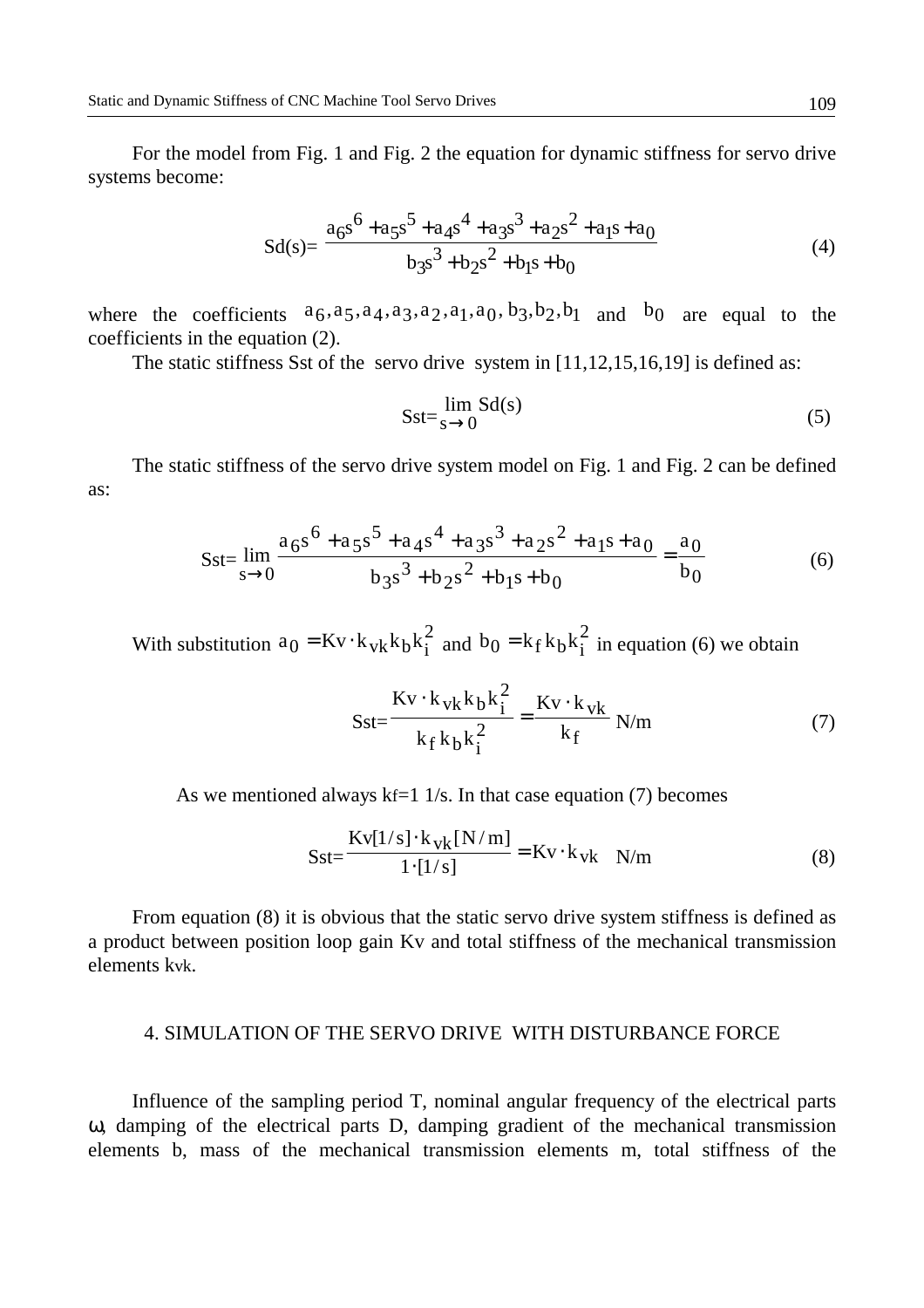mechanical transmission elements kvk and position loop gain Kv, on the dynamic and static stiffness has been investigated with simulation program MATLAB & SIMULINK.

 In the simulations one parameter has been changed, and the other parameters were held constant.

In fact with the simulation, a position deviation in time domain  $Xo(t)$  caused by step disturbance force F=1 N, is shown.

Simulation objects are models shown on Fig. 1 and Fig. 2.

$$
Xo(t)=L^{-1}\left[\frac{Xo(s)}{F(s)}\cdot\frac{1}{s}\right]m
$$
\n(9)

To estimate dynamic stiffness Sd we can use following equation,

$$
Sd = \frac{F}{\max Xo(t)} N/m
$$
 (10)

where F is disturbance force and maxXo(t) is maximal position deviation.

In all simulation examples F was 1N.

 We can calculate static stiffness Sst when the transient process will disappear and Xo(t) become constant. Theoretically



Fig. 3. Influence of the sampling period T on the position deviation caused by disturbance force  $F=1N$  $(D=0.7, \omega=1000 \text{ s}^{-1}, \text{m}=180 \text{kg}, \text{b}=25220 \text{Ns/m}, \text{kv} =88.34 \cdot 10^6 \text{N/m}, \text{Kv}=106.34 \text{ s}^{-1})$  $(-\rightarrow) T=0.006$  s  $(-\rightarrow) T=0.010$  s  $(x x x) T=0.002$  s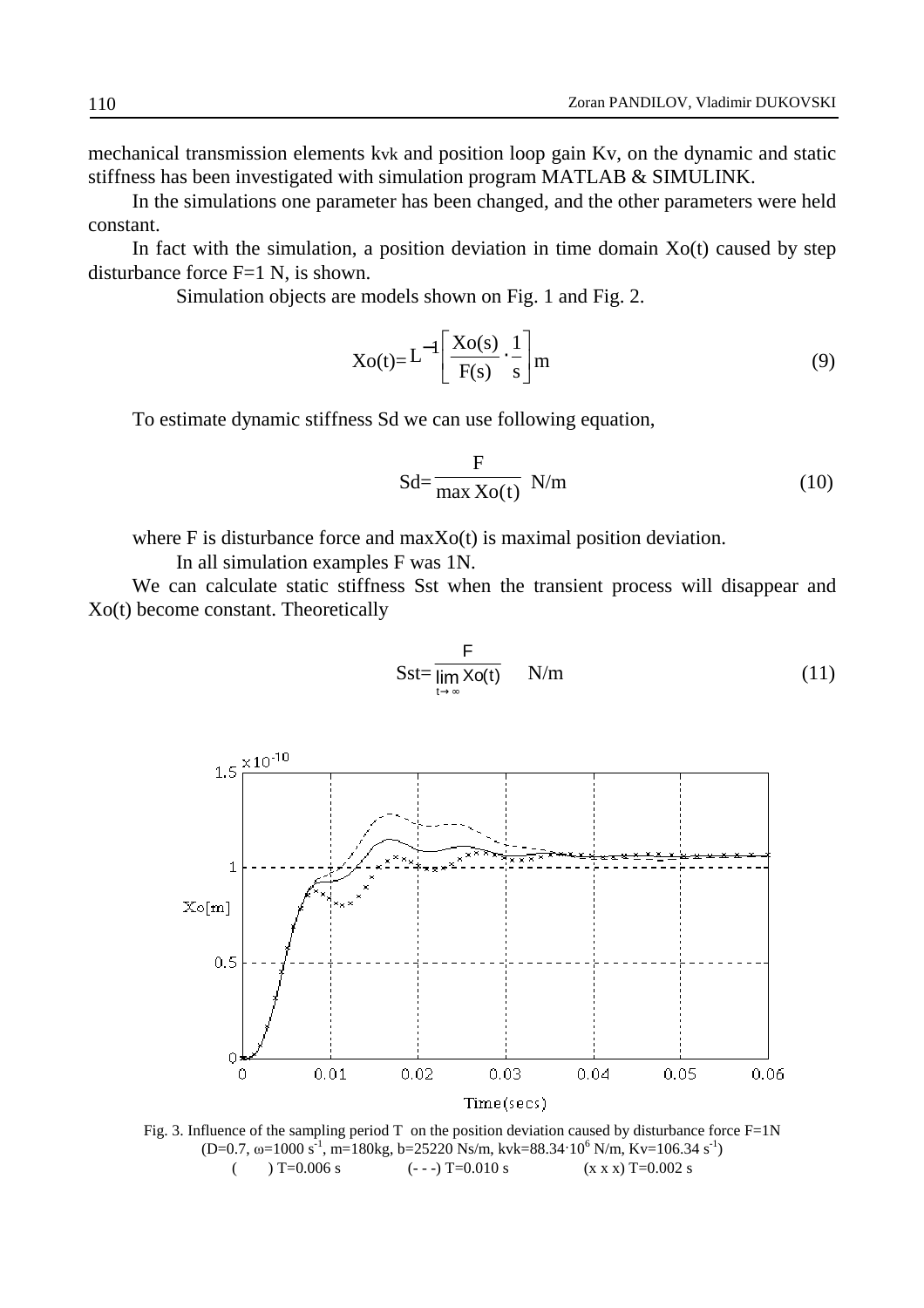

Fig. 4. Influence of the total stiffness of the mechanical transmission elements kvk on the position deviation caused by disturbance force F=1N

 $(D=0.7, \omega=1000 \text{ s}^{-1}, T=0.006 \text{s}, m=180 \text{ kg}, b=25220 \text{ Ns/m}, Kv=106.34 \text{ s}^{-1}).$ (——)kvk=88.34·10<sup>6</sup> N/m, (---)kvk=150·10<sup>6</sup> N/m, (x x x)kvk=50·10<sup>6</sup> N/m

Simulations have shown that increasing sampling period T, damping of the electrical parts D and mass of the mechanical transmission elements m, decrease dynamic stiffness. On the other hand increasing nominal angular frequency of the electrical parts ω, damping gradient of the mechanical transmission elements b, total stiffness of the mechanical transmission elements kvk and position loop gain Kv, increase dynamic stiffness. With increasing total stiffness of the mechanical transmission elements kvk and position loop gain Kv, increase static stiffness too.

Some examples of the simulation are shown on Fig. 3 and Fig. 4.

## 5. EXPERIMENTAL VERIFICATION OF THE EQUATION FOR CALCULATING THE STATIC STIFFNESS FOR THE SERVO DRIVE SYSTEM

In order to verify the validity of the equation (8), an experiment on real servo drive system of CNC milling machine was performed.

The experimental installation is given on Fig. 5.

The results of the experiment are shown on Fig. 6.

It is obvious that with the appropriate changing of the position loop gain Kv, the elasticity of the system can be controlled.

From Table 1 it is evident that the difference between experimentally obtained end analytically calculated value of the static stiffness of the servo drive system is  $\pm 10\%$  which is acceptable and sufficient for practice.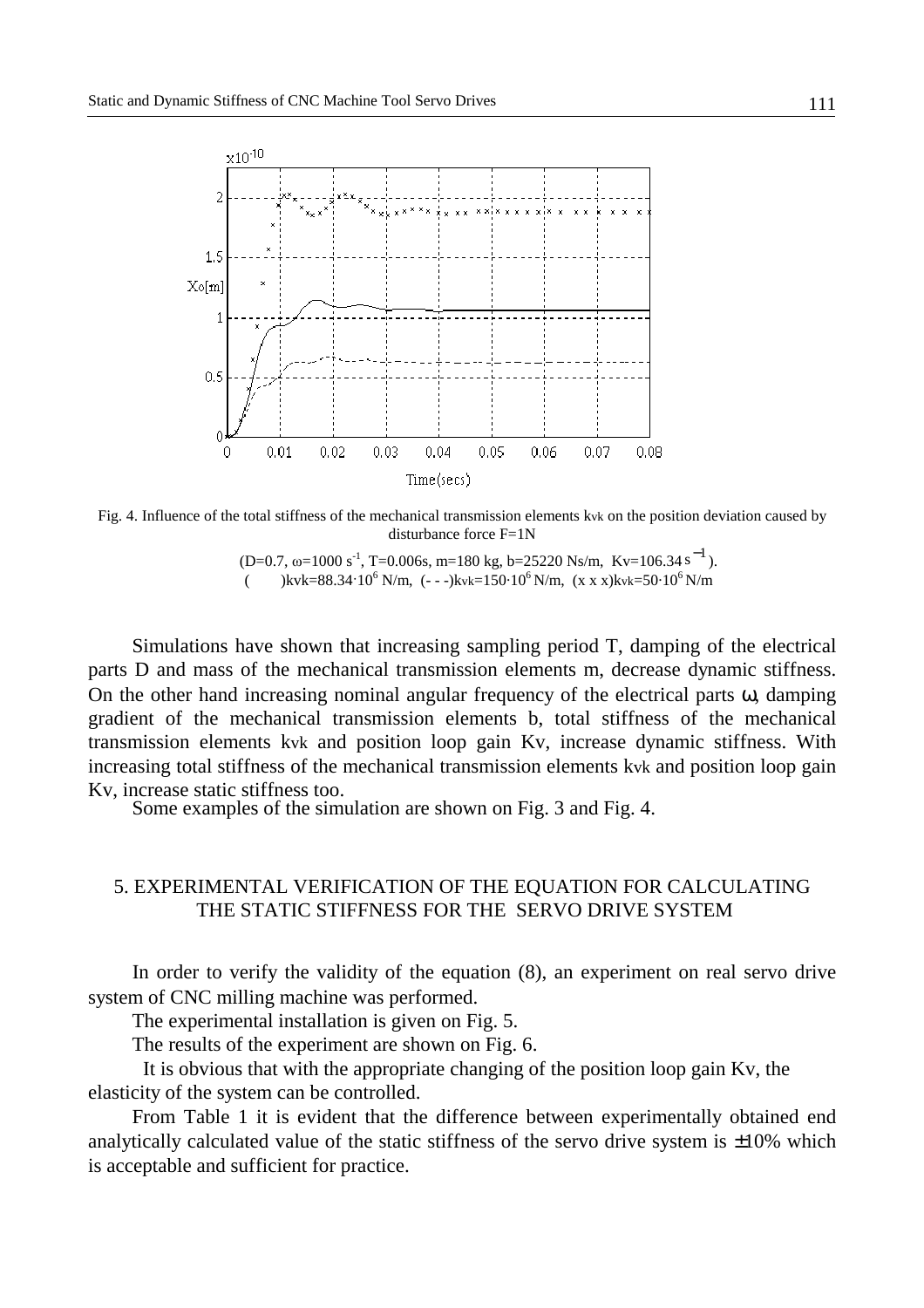| Table 1. Survey between experimentally obtained and analytically calculated (with equation 8) static stiffness of the real |
|----------------------------------------------------------------------------------------------------------------------------|
| servo drive system.                                                                                                        |

|                          | $Kv=28.33s^{-1}$ | $Kv=100s^{-1}$ |
|--------------------------|------------------|----------------|
| Sst (exper.) $N/\mu m$   | 2650             | 8025           |
| Sst (analytic) $N/\mu m$ | 2503             | 8834           |
| difference %             | $-5.55$          | $+10.08$       |

difference%=[Sst(analytic.)-Sst(exper.)]/Sst(exper.)·100%



Fig. 5. Experimental installation for determining static stiffness of the position servo system for X-axes for CNC milling machine: 1.inductive transducer for displacement (HBM W1T/2), 2.device for generating disturbance force F, 3.device for registration the values of the displacement (position deviation) Xo and disturbance force F (HBM DA24 KWS3073)



Fig. 6. Experimentally obtained dependency of the position deviation Xo [microns] and disturbance force F [N] for position servo system of CNC milling machine (o - Kv=28.33 s<sup>-1</sup>), (x - Kv=100 s<sup>-1</sup>)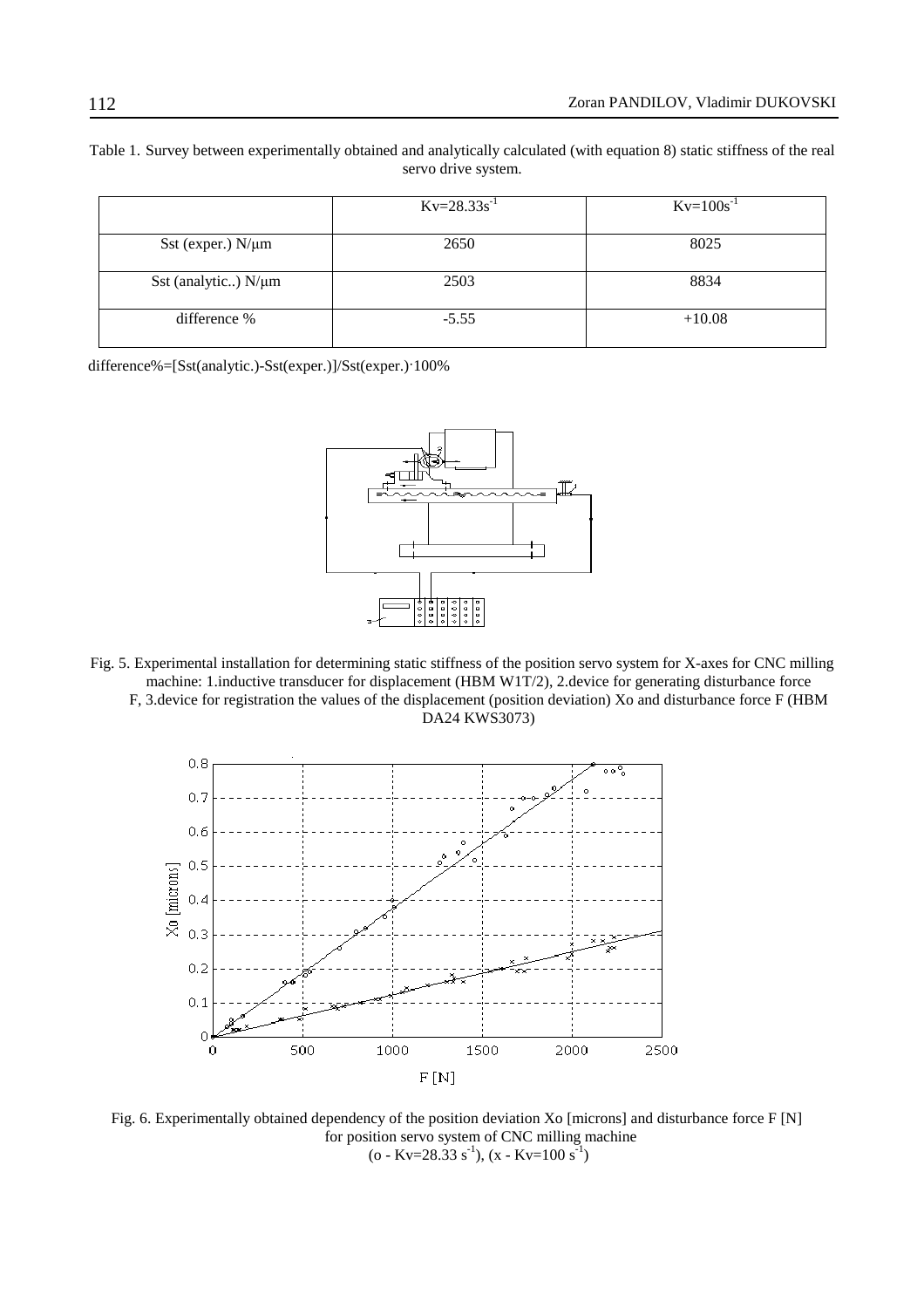#### 6. CONCLUSIONS

A model of servo drive system with disturbance force was proposed. It has been shown by simulation that bigger values for sampling period T, damping of the electrical parts D and mass of the mechanical transmission elements m, decrease dynamic stiffness. On the other hand bigger values for nominal angular frequency of the electrical parts ω, damping gradient of the mechanical transmission elements b, total stiffness of the mechanical transmission elements kvk and position loop gain Kv, increase dynamic stiffness. Increasing total stiffness of the mechanical transmission elements kvk and position loop gain Kv, increase static stiffness too.

An equation for analytically calculation of the servo drive systems static stiffness as a product of the total stiffness of mechanical transmission elements kvk and position loop gain Kv, was proposed.

Correctness of the equation was experimentally verified. The difference was in  $\pm 10\%$ limits, which is acceptable for practical use.

#### REFERENCES

- [1] ALTER M. D., TSAO T. C., 1994, *Dynamic Stiffness Enhancement of Direct Linear Motor Feed Drives for Machining,* Proceedings of the American Control Conference, Baltimore, Maryland, USA, June, 3303-3307.
- [2] ALTINTAS Y., OKWUDIRE E. C., 2009, *Dynamic stiffness enhancement of direct-driven machine tools using sliding mode control with disturbance recovery,* CIRP Annals - Manufacturing Technology, 58, 335–338.
- [3] BIN-H. S., MI-C. T., 2006, *Robust dynamic stiffness design of linear servomotor drives*, Control Engineering Practice, 14, 1325 –1336.
- [4] DONG Q., XIE J., 2002, *Designing and tuning of PID controllers for a digital DC position servo system,* Proceedings of the 4th World Congress on Intelligent Control and Automation (WCICA), June 10-14, 2002, Changai, China, 2, 905-908.
- [5] HIDEKAZU M., AKIHIRO Y., SHIGERU F., TADASHI S., SATORU G., MASATOSHI N., 2001, *Optimal Gain Tuning for Contour Control of NC Machine Tool by Using Genetic Algorithm, Journal of the Japan Society* of Precision Engineering, 67/4, 591-596.
- [6] HSU S.-C., LIU W.-D., LIU C.-H., 2003, *An automated machine parameter identification and controller tuning procedure for a linear permanent magnet synchronous motor drive*, Journal of the Chinese Institute of Electrical Engineering, Transactions of the Chinese Institute of Engineers, Series E, 10/1, 55-67.
- [7] KAKINO Y., MATSUBARA A., LI Z., UEDA D., NAKAGAWA H., TAKESHITA T., MARUYAMA H., 1995, *A study of the Total Tuning of the Feed Drive System in NC Machine Tools (2nd Report)-Single Axis Servo Parameter Tuning,* Journal of the Japan Society of Precision Engineering, 61/2, 268-272.
- [8] KAKINO Y., MATSUBARA A., LI Z., UEDA D., NAKAGAWA H., TAKESHITA T., MARUYAMA H., 1997, *A study of the Total Tuning of the Feed Drive System in NC Machine Tools (4th Report)-Multiple Axes Tuning.*, Journal of the Japan Society of Precision Engineering, 63/3, 368-372.
- [9] JOOHN-S. K., MOON-S. C., SEOK J. K., 2001, *The Unified Gain Tuning Approach to the PID Position Control with Minimal Overshoot, Position Stiffness, and Robustness to Load Variance for Linear Machine Drives in Machine Tool Environment,* IEEE, 635-641.
- [10] LEE K., IBARAKI S., MATSUBARA A., KAKINO Y., SUZUKI Y., S., J BRAASCH J., 2003, *A Servo Parameter Tuning Method for High-speed NC Machine Tools based on Contouring Error Measurement,* Laser Metrology and Machine Performance VI, WIT Press, Southampton, UK, 2002 (Proc. of LAMDAMAP 03 at Huddersfield, UK, July.